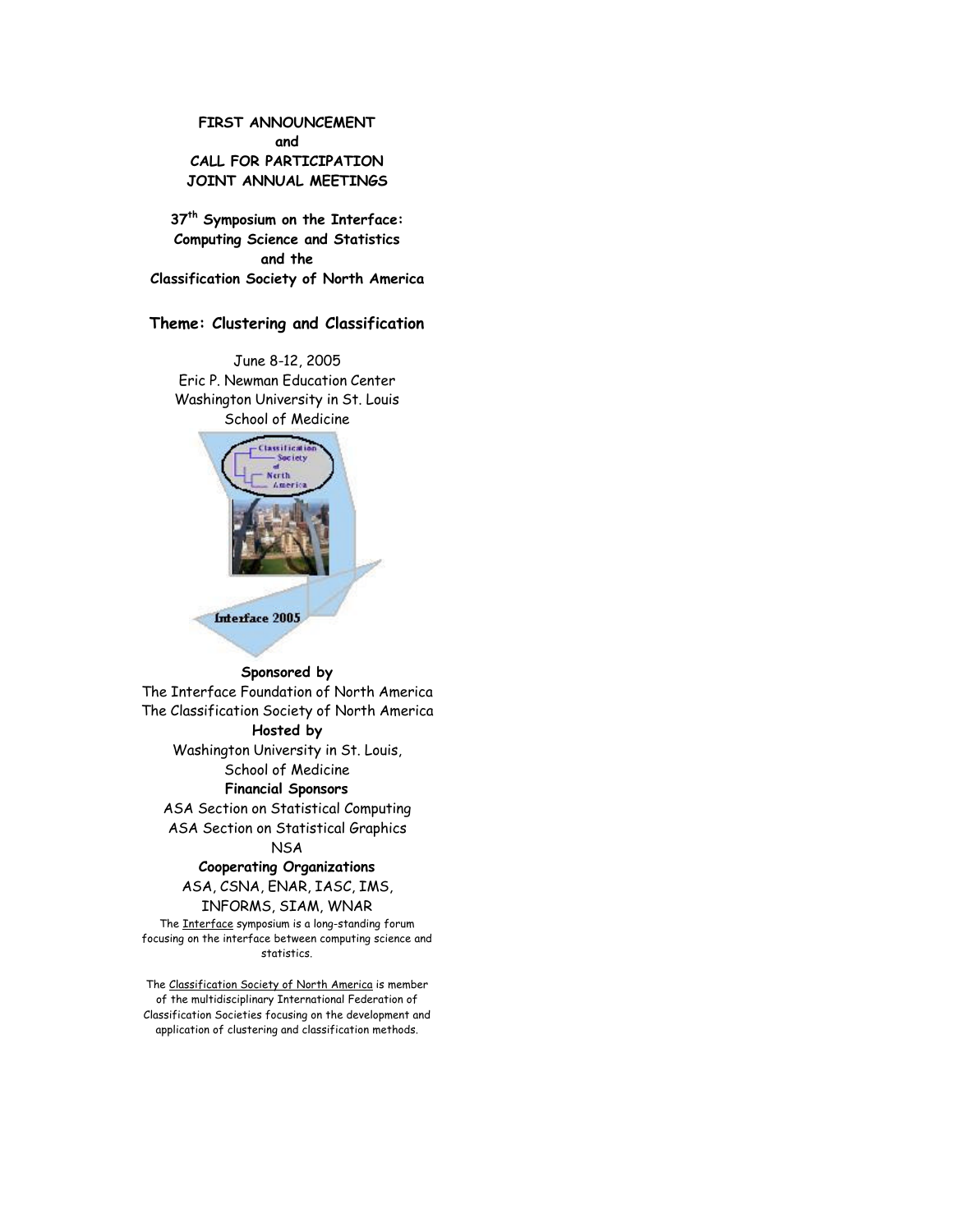## **An Invitation**

The Interface Foundation of North America (IFNA) and Classification Society of North America (CSNA) cordially invite you to participate in the Joint Annual Meeting's of the  $37<sup>th</sup>$  Interface Symposium and the CSNA. These are the premier annual conferences on the interface of computing and statistics and on clustering and classification. The IFNA is a non-profit educational corporation founded in 1987 to sponsor the symposium and publish the proceedings. IFNA also co-publishes the *Journal of Computational and Graphical Statistics*. The CSNA is a nonprofit interdisciplinary organization whose purposes are to promote the scientific study of classification and clustering, and to disseminate scientific and educational information related to its fields of interests. CSNA also publishes the *Journal of Classification*. For further information about IFNA and CSNA visit the web sites at:

http://www.galaxy.gmu.edu/stats/IFNA.html http://www.pitt.edu/~csna/.

## **Call for Participation**

The conference will include invited and contributed paper sessions. **Individuals who wish to participate in a contributed session should submit an abstract by April 9, 2005.** Full instructions and an electronic abstract submission form are available at,

**http://ilya.wustl.edu/if\_csna\_2005\_meeting/** The proceedings will be published in the form of a CD-ROM. Page restrictions are liberal, and color illustrations, animations, data, and software source code will be allowed.

## **Financial Support**

Limited funds are available to support travel and per diem expenses with preference given to young researchers and graduate students. Highest priority will be given to those who will be presenting papers or posters. **Requests for financial support should be made electronically by April 9, 2005 via the form available on the conference web site.**

#### **Accommodations**

Accommodations will be at The Parkway Hotel (http://www.theparkwayhotel.com/). The hotel is located at 4550 Forest Park Boulevard, St. Louis, Missouri, USA, on the Washington University in St. Louis School of Medicine campus, and is one block from the conference site, which can be accessed through a covered walkway. Many restaurants and shops are located adjacent to the conference in St. Louis' Central West End, and the major St. Louis attractions, including the world famous Gateway Arch, the Missouri Botanical garden, and Forest Park are located a few minutes away. The nightly rate for single or double occupancy will be \$119. A limited number of rooms are reserved and Interface participants should make reservations as early as possible. **Please note that making reservations through other channels is potentially harmful to the IFNA and CSNA, which have signed a**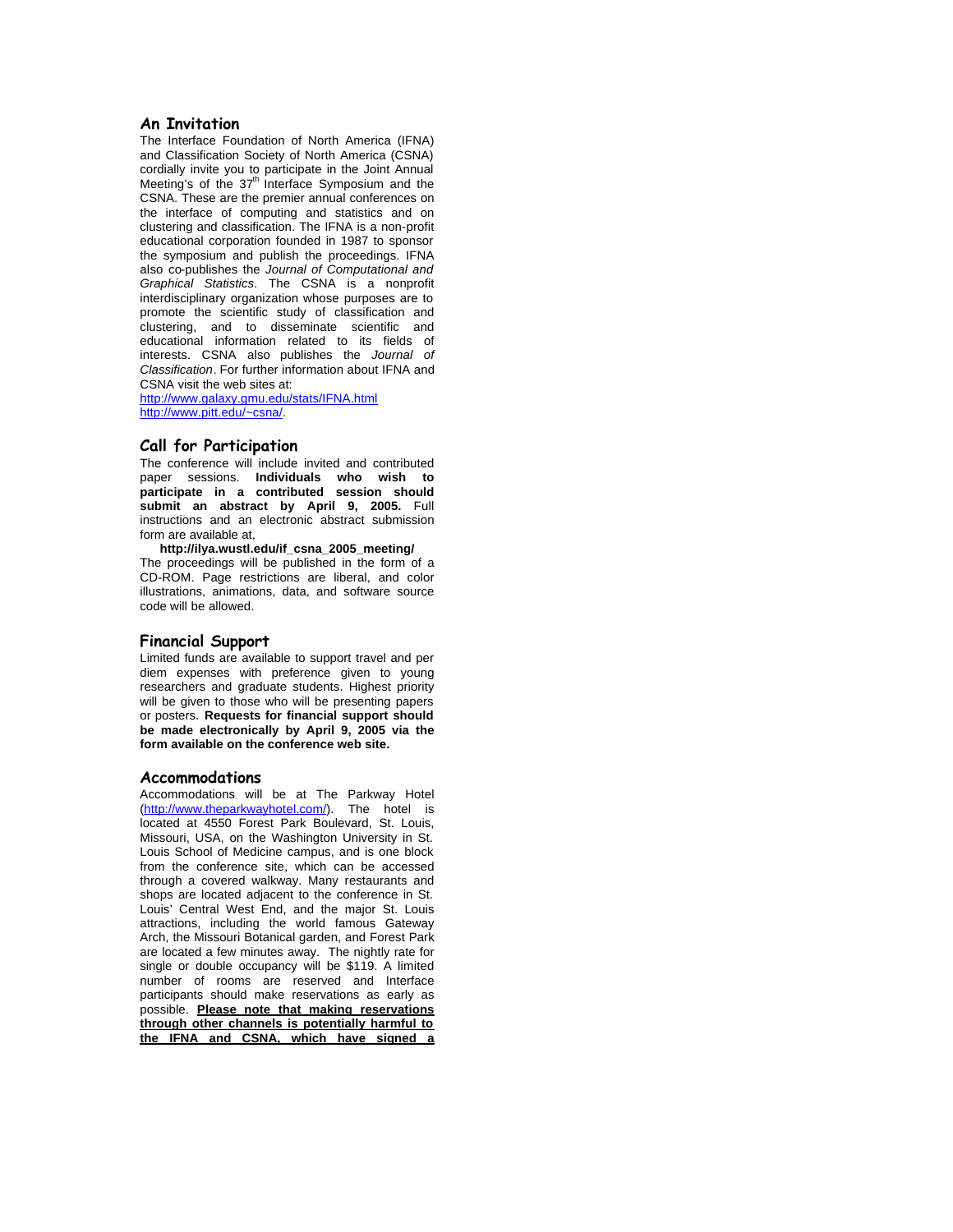**contract insuring a minimum number of rooms, will be used. Please support the IFNA and CSA by paying a perhaps slightly higher rate and make sure the hotel knows you are booking for the Interface/CSNA conference.** Contact the hotel directly at (314) 256-7777 or (866) 314-7700 or through the conference web page to make reservations no later than Monday April 26, 2005.

#### **Transportation from the Airport**

Transportation from the airport to the hotel is available through the St. Louis Metrolink Light Rail train system from inside the airport terminal to the Central West End exit. The CWE exit is located next door to the conference location and one block from the hotel (turn right at the top of the exit platform). The ride is about 15 minutes to the CWE for \$3.00/pasenger with trains leaving every few minutes throughout the day.

## **The Preliminary Program:**

## **Invited Sessions and Organizers**

The theme of Interface/CSNA 2005 is Clustering and Classification. These are areas in which statistics has a strong role to play, and the interface of statistics and computing is clearly important. These methods are used in a broad range of applied data analyses and recent applications to microarrays and other genomic and proteomic data is resulting in new areas of research and ways to think about the clustering and classification problem.

A Joint Meeting of the Interface and CSNA will bring together researchers with expertise in clustering and classification theory, computer science, and the application of these methods to solve important problems in science, politics, health, and numerous other areas.

The IFNA/CSNA joint meeting has invited sessions on techniques and applications relevant to the theme of the conference, as well as other cutting-edge research areas. In addition, there will be short courses offered on June 8th. The preliminary list of invited sessions, short courses, and keynote speakers along with corresponding program committee members, is below.

#### **Preliminary Invited Program:**

We are honored to have Dr. CR Rao as this year's Keynote Address. Several additional keynote addresses will be delivered by leading scientists including Sid Chib, Jerry Friedman, Jon Kettenring, John Quackenbush, and David Scott.

Many invited sessions are planned including Clustering and classification in text documents (Carey Priebe and Damianos Karakos), Graph<br>theoretic methods in pattern recognition (David theoretic methods in pattern recognition Marchette), Mode-based clustering (David Scott), Classification and clustering in environmental applications (Jayson D. Wilbur), Subspace clustering, (Jeff Solka), and Mixture models (Kert Viele). A more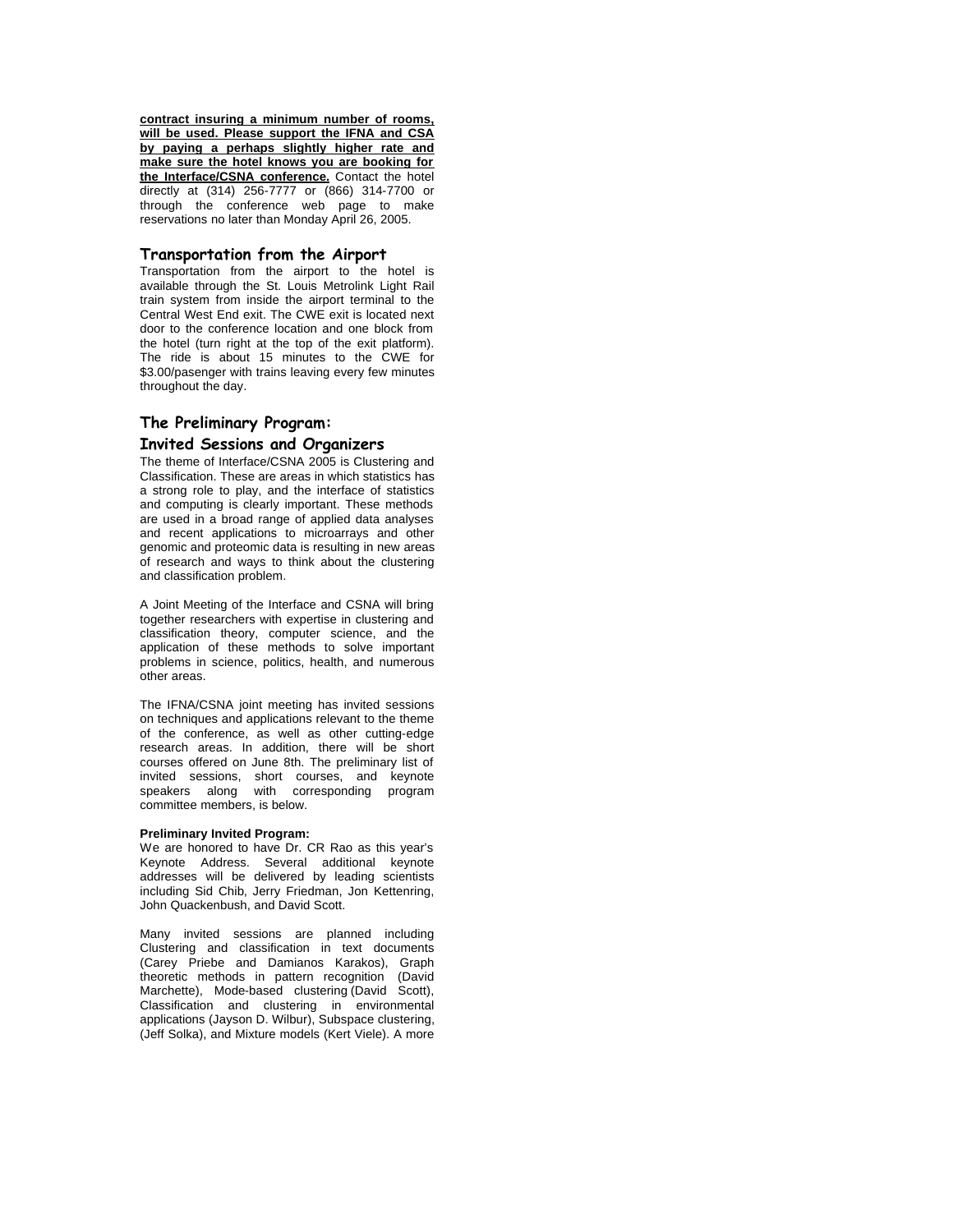complete listing of invited sessions is available at the conference web page.

**Short Courses:** Four short courses are planned for June 8<sup>th</sup>: *Introduction to Clustering (Peter Bryant)*; **Introduction to Microarrays and Clustering (Bill** Shannon); Random Graphs for Statistical Pattern Recognition (Dave Marchette); and Latent Class Models for Clustering and Classification (Jay Magidson).

**Program Chairs**: William Shannon Washington Univ. in St. Louis

> David Banks Duke University

Rob Culverhouse Washington Univ. in St. Louis

### **The Preliminary Conference Schedule**

| Date                                 | <b>Events</b>                                                           |
|--------------------------------------|-------------------------------------------------------------------------|
| Wed.<br>June 8                       | <b>Registration begins</b><br>Interface Short Courses:<br>Evening Mixer |
| Thurs.<br>June 9 - Sunday<br>June 12 | Keynote Address and<br><b>Technical Sessions</b>                        |
| Thursday<br>June 9                   | <b>Conference Banquet</b>                                               |

#### **St. Louis, Missouri**

The most visible symbol of St. Louis is its noted Gateway Arch. Designed by the late architect Eero Saarinen and completed in 1965, the Arch symbolizes St. Louis' role as Gateway to the West. But St. Louis' location near the center of the country could just as well make it the Gateway to the East, North, or South.

Washington University has been an integral part of the St. Louis community since its founding in 1853. The Medical School Campus, in the Central West End and facing Forest Park, is five miles west of the Mississippi riverfront and the Arch which are easily accessed using the Light Rail Metrolink Train system.

- St. Louis was the site of the Olympic Games in 1904. The Olympics, the first to be held in the Western Hemisphere, took place in part on the Washington University campus.
- Forest Park, across the street from the University, is one of the largest municipal parks in the country--bigger than New York's Central Park.
- In 1927, St. Louisan Charles Lindbergh made the first trans-Atlantic flight.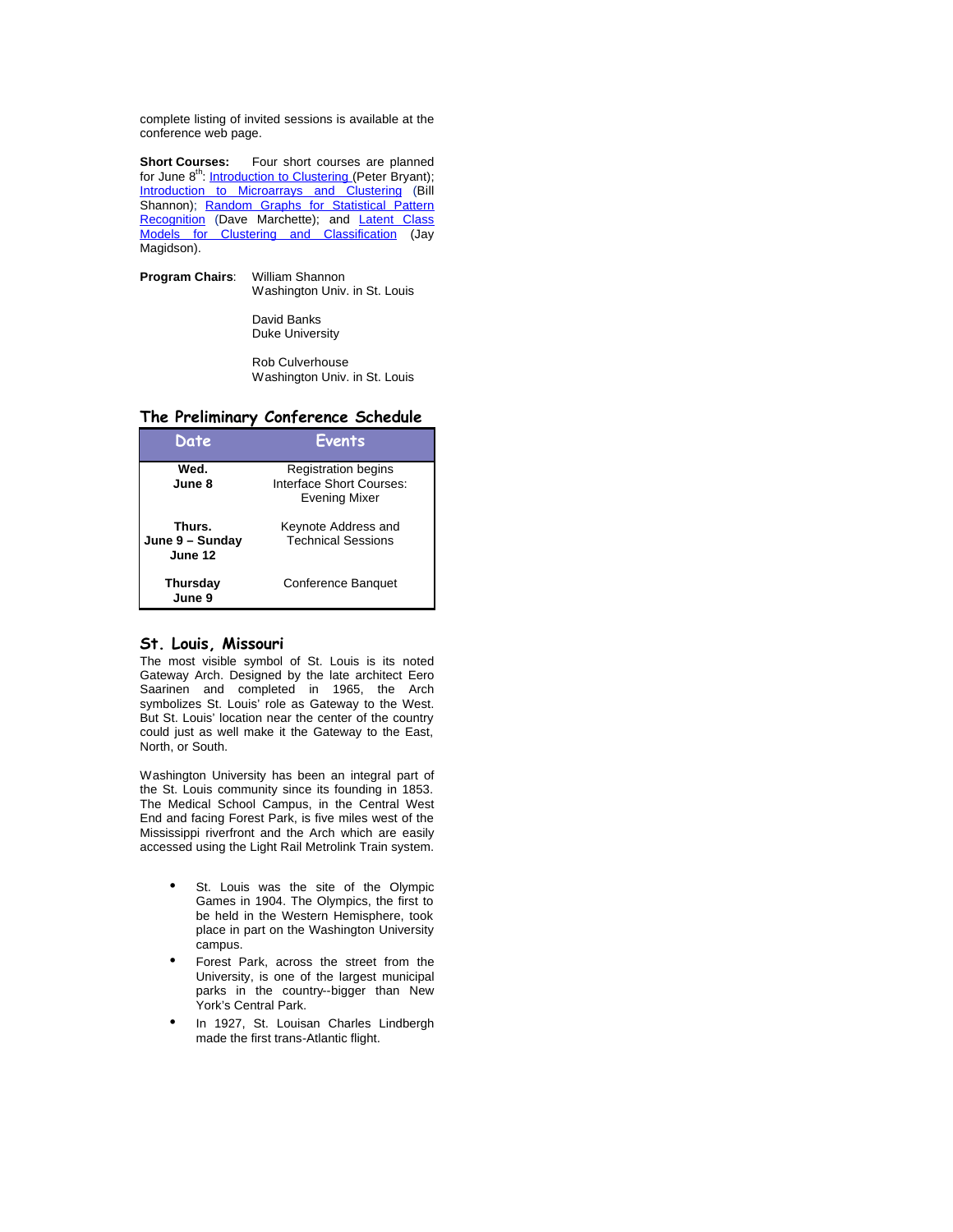- The ice cream cone and the hot dog were invented at the 1904 World's Fair in St. Louis.
- The Muny, an outdoor summer theater in Forest Park, has the largest outdoor stage in North America: 115 feet wide and 90 feet deep with a 48-foot turntable.
- The Washington University Gallery of Art was the first art museum established west of the Mississippi River--it was dedicated May 10, 1881, as the St. Louis School and Museum of Fine Arts.

#### **Famous St. Louisans**

- Maya Angelou, writer
- Josephine Baker, dancer
- Chuck Berry, musician
- Kate Chopin, writer
- Bob Costas, broadcaster
- Miles Davis, musician
- T.S. Eliot, writer
- Eugene Field, writer
- Joe Garagiola, broadcaster
- John Goodman, actor
- Ulysses S. Grant, 18th U.S. President
- Julian W. Hill, inventor of nylon
- Scott Joplin, musician
- Kevin Kline, actor
- Charles Lindbergh, aviator
- Stan Musial, baseball player
- Nelly, rap artist
- Howard Nemerov, poet
- Vincent Price, actor
- Joseph Pulitzer, publisher
- Tina Turner, singer
- Ed Wegman, statistician
- Tennessee Williams, writer
- Shelley Winter, actress

#### **St. Louis Weather**

St. Louis has an average temperature of 74 degrees Fahrenheit. Humidity in the summer can be high, but is generally not a problem until July and August. Plan on summer weather and mild evenings.

# **Some Websites of Interest**

Conference web page and Washington Univ.: http://ilya.wustl.edu/if\_csna\_2005\_meeting/ http://www.wustl.edu/ http://medschool.wustl.edu/ http://epnec.wustl.edu/ http://www.theparkwayhotel.com/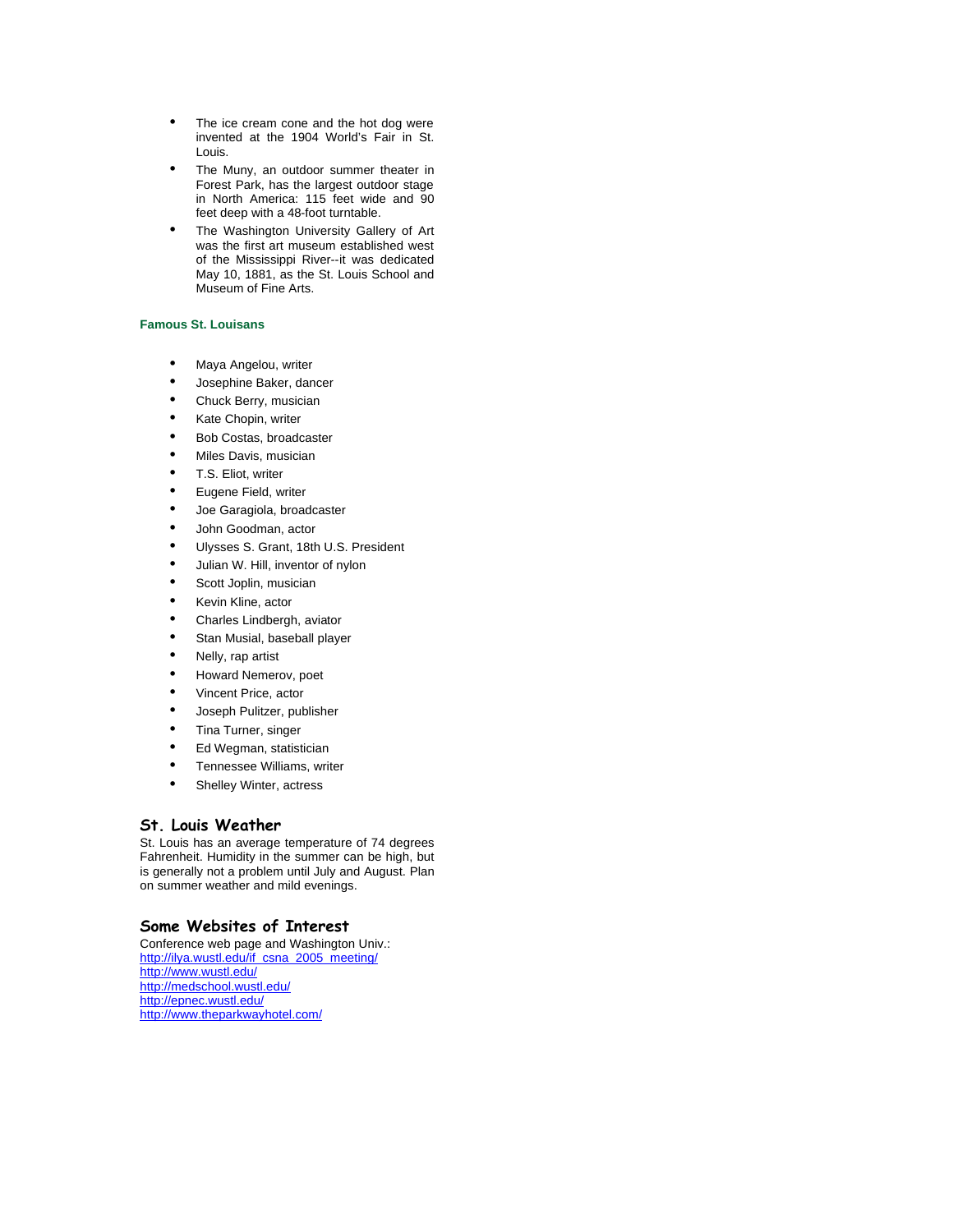IFNA and CSNA: http://www.galaxy.gmu.edu/stats/IFNA.html http://www.pitt.edu/~csna/csna.html

St. Louis Region http://www.explorestlouis.com/visitors/index.asp http://www.lambert-stlouis.com/

# **Short Course Fees**

|                 | I or II | I and II |
|-----------------|---------|----------|
| I. Members      | 165.00  | 225.00   |
| II. Non-members | 225.00  | 350.00   |
| III. Students   | 75.00   | 100.00   |

# **Registration Fees**

Please note that all registration fees are given in US Dollars.

| Registrants*                                                                        | On or<br>before<br>April 9 <sup>th</sup> | After<br>April 9 <sup>th</sup> |
|-------------------------------------------------------------------------------------|------------------------------------------|--------------------------------|
| I. Members of Interface or<br>CSNA                                                  | 215.00                                   | 265.00                         |
| If joining CSNA (\$80)<br>If joining IFNA (\$35)                                    | 295.00<br>250.00                         | 345.00<br>300.00               |
| II. Members of<br>Cooperating<br>Organizations                                      | 250.00                                   | 300.00                         |
| III. Non-Members<br>(includes \$80.00<br>CSNA and \$35 IFNA<br>membership fees)     | 330.00                                   | 380.00                         |
| IV. Students                                                                        | 110.00                                   | 150.00                         |
| IV. Single Day<br>Registrations<br>(Member or Non-<br>member, no banquet<br>ticket) | 130.00                                   | 150.00                         |
| <b>Additional Banquet</b><br><b>Tickets</b>                                         | 50.00                                    | 50.00                          |

\*includes one banquet ticket unless otherwise noted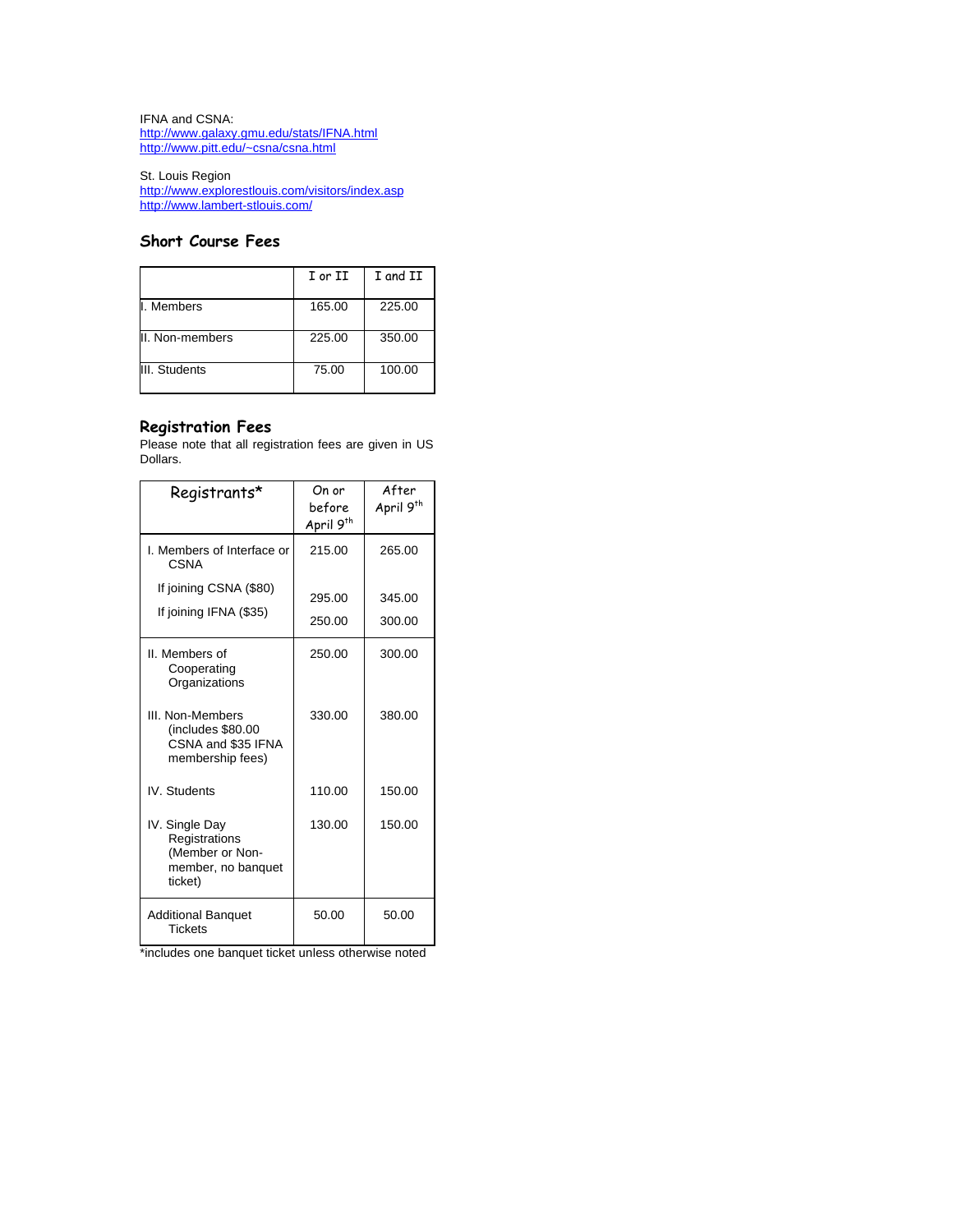# **Registration Form**

| Mail this form to: | Interface/CSNA 2005            |
|--------------------|--------------------------------|
|                    | P.O. Box 7460                  |
|                    | Fairfax Station, VA 22039-7460 |
|                    | Ph: 703-993-1680               |
|                    | Fax: 703-993-1700              |
|                    |                                |

Name:\_\_\_\_\_\_\_\_\_\_\_\_\_\_\_\_\_\_\_\_\_\_\_\_\_\_\_\_\_\_\_\_\_\_\_\_\_

(As will appear on your nametag)

Primary Affiliation (please circle one or both):

| IFNA                                                                                                                                                                                                                                                                                                                                                                                                                                                                                                           |                                                                                                                         | CSNA |                                                                                                                      |  |  |
|----------------------------------------------------------------------------------------------------------------------------------------------------------------------------------------------------------------------------------------------------------------------------------------------------------------------------------------------------------------------------------------------------------------------------------------------------------------------------------------------------------------|-------------------------------------------------------------------------------------------------------------------------|------|----------------------------------------------------------------------------------------------------------------------|--|--|
| _ I. Joining CSNA<br>_ I. Joining IFNA                                                                                                                                                                                                                                                                                                                                                                                                                                                                         |                                                                                                                         |      | \$ 80.00<br>\$35.00                                                                                                  |  |  |
| __I want to join CSNA NOW.<br>__I want to join IFNA NOW.                                                                                                                                                                                                                                                                                                                                                                                                                                                       |                                                                                                                         |      |                                                                                                                      |  |  |
| Job Affiliation:                                                                                                                                                                                                                                                                                                                                                                                                                                                                                               |                                                                                                                         |      |                                                                                                                      |  |  |
| Job Address:                                                                                                                                                                                                                                                                                                                                                                                                                                                                                                   |                                                                                                                         |      |                                                                                                                      |  |  |
| Telephone: Telephone:<br>E-mail:<br>(Please print legibly.)                                                                                                                                                                                                                                                                                                                                                                                                                                                    |                                                                                                                         |      |                                                                                                                      |  |  |
| Conference Fees<br>L. Member on or before April 9 <sup>th</sup><br>_ I. Member after April 9 <sup>th</sup><br>_ II. Member (Co-op) before April 9 <sup>th</sup><br>__ III. Member (Co-op) after April 9 <sup>th</sup><br>_ IV. Non-Member before April 9 <sup>th</sup><br>_ V. Non-Member after April 9 <sup>th</sup><br>__ VI. Student before April 9 <sup>th</sup><br>__ VII. Student after April 9 <sup>th</sup><br>UIII. Single Day on or before April 9th<br>_ IX. Single Day after April 9 <sup>th</sup> |                                                                                                                         |      | \$215.00<br>\$265.00<br>\$250.00<br>\$300.00<br>\$330.00<br>\$380.00<br>\$110.00<br>\$150.00<br>\$130.00<br>\$150.00 |  |  |
| Short Course Fees<br>I. Member one Short Course<br>_I. Member two Short Courses<br>_II. Non-member one Short Course<br>_II. Non-member two Short Courses<br>III. Student one Short Course<br>III. Student two Short Courses                                                                                                                                                                                                                                                                                    |                                                                                                                         |      | \$165.00<br>\$225.00<br>\$225.00<br>\$350.00<br>\$75.00<br>\$100.00                                                  |  |  |
| Please circle Short Course choices:                                                                                                                                                                                                                                                                                                                                                                                                                                                                            | Intro to Clustering (morning)<br>Intro to microarray (afternoon)<br>Random graphs (morning)<br>Latent Class (afternoon) |      |                                                                                                                      |  |  |

\_\_\_ Guest Banquet Tickets @ \$50.00 each

Total Amount Enclosed \_\_\_\_\_\_\_

Make checks payable to Interface. No refunds are available after April 1, 2005. Interface will accept Visa, MasterCard, and Discover. If you wish to use a charge card please include the name, billing address, type of card (Visa, MC, or Discover), card number, and expiration date of the charge card.